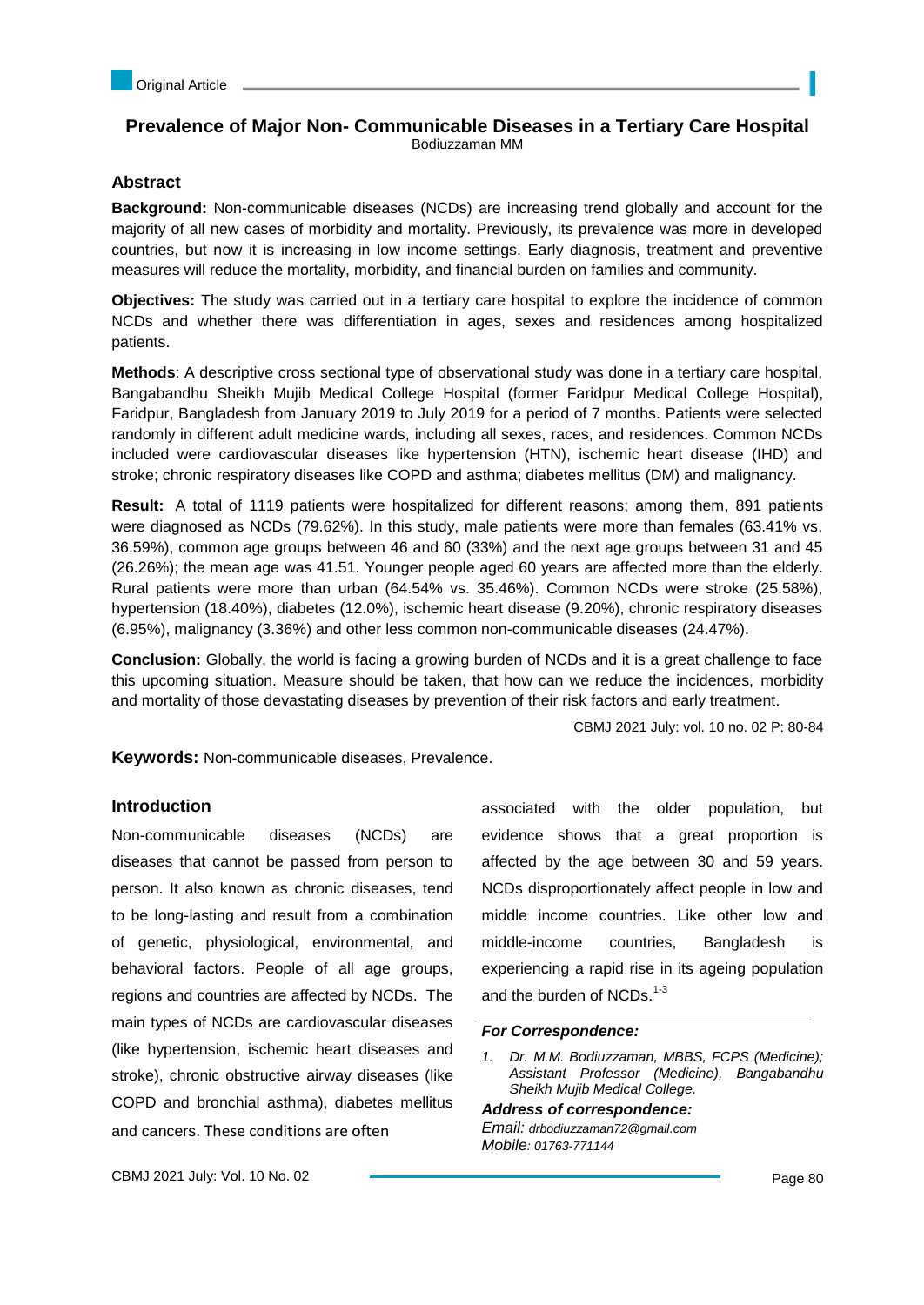

#### Original Article

The proportion of death is due to NCDs in Bangladesh increased from 43.4% in 2000 to 66.9% in 2015. $4$  This is a great challenge for our country to face this burden with our existing health care system. The economic burden of NCDs on the nation, families, and personal lives is unbearable, and it will be more serious in coming years because there are rapidly increasing risk factors for NCDs.<sup>5-7</sup> Overweight. smoking, physical inactivity, alcohol consumption, dyslipidemia, and low vegetable consumption were all common risk factors for developing NCDs among young adults in both urban and rural areas. $8-10$  Recently, the government of Bangladesh has taken initiatives to combat the NCD situation through institutional and service delivery systems.<sup>11,12</sup> A dedicated NCD control unit was established in the Directorate General of Health Services (DGHS) and Ministry of Health and Family Welfare (MOHFW) in 2017.<sup>13</sup> In 2012, each Upazila Health Complex (UHCs) developed a new service center for control of common NCDs.<sup>14</sup> Though a national guideline has been established in Bangladesh for controlling NCDs, its implementation is weak.<sup>15</sup> An important way to control NCDs is to focus on reducing the risk factors associated with these diseases.

### **Materials and Methods**

A descriptive cross sectional type of observational study was done in a tertiary care hospital, Bangabandhu Sheikh Mujib Medical College Hospital (former Faridpur Medical College Hospital), Faridpur, Bangladesh from January 2019 to July 2019 for a period of 7 months. Patients admitted to different adult medicine wards were included as cases. All sexes, races and residencies were selected

randomly. Common NCDs such as hypertension, ischemic heart disease, stroke, diabetes mellitus, COPD, asthma and malignancy were selected as cases from all admitted patients. All new and old cases were included. After a detailed clinical history and thorough physical examination, the necessary laboratory tests were done to reach a clinical diagnosis. Previous medical records were also checked for evaluation. Patients with newly diagnosed hypertension had their blood pressure rechecked after a few minutes in resting condition in both arms with a validated sphygmomanometer. Diabetic patients were included who had a history of diabetes, on drug and in new cases with RBS or FBS or two hours after 75 gm glucose load or HbA1c level, either alone or in a combined parameter compatible with diabetes. Ischemic heart disease patients were selected by compatible clinical history, present or past ECG evidence and by cardiac biomarker. A CT scans or, in some cases, an MRI of the brain was used to diagnose a stroke. Other diseases were also diagnosed with compatible clinical history, physical examination and necessary laboratory investigations where needed. All the information was recorded on a fixed protocol. The collected data was classified, edited, and statistically analyzed using the SPSS computer system.

### **Results**

The major proportion of total admitted patients in the adult general medicine ward had noncommunicable diseases (79.62%). Common age groups were between 46 and 60 (33%), followed by age groups between 31 and 45 (26.26%); the mean age was 41.51. Male patients outnumbered females (63.41% vs. 36.59%). Rural people are more affected than urban ones (64.54% vs. 35.46%) (Table I).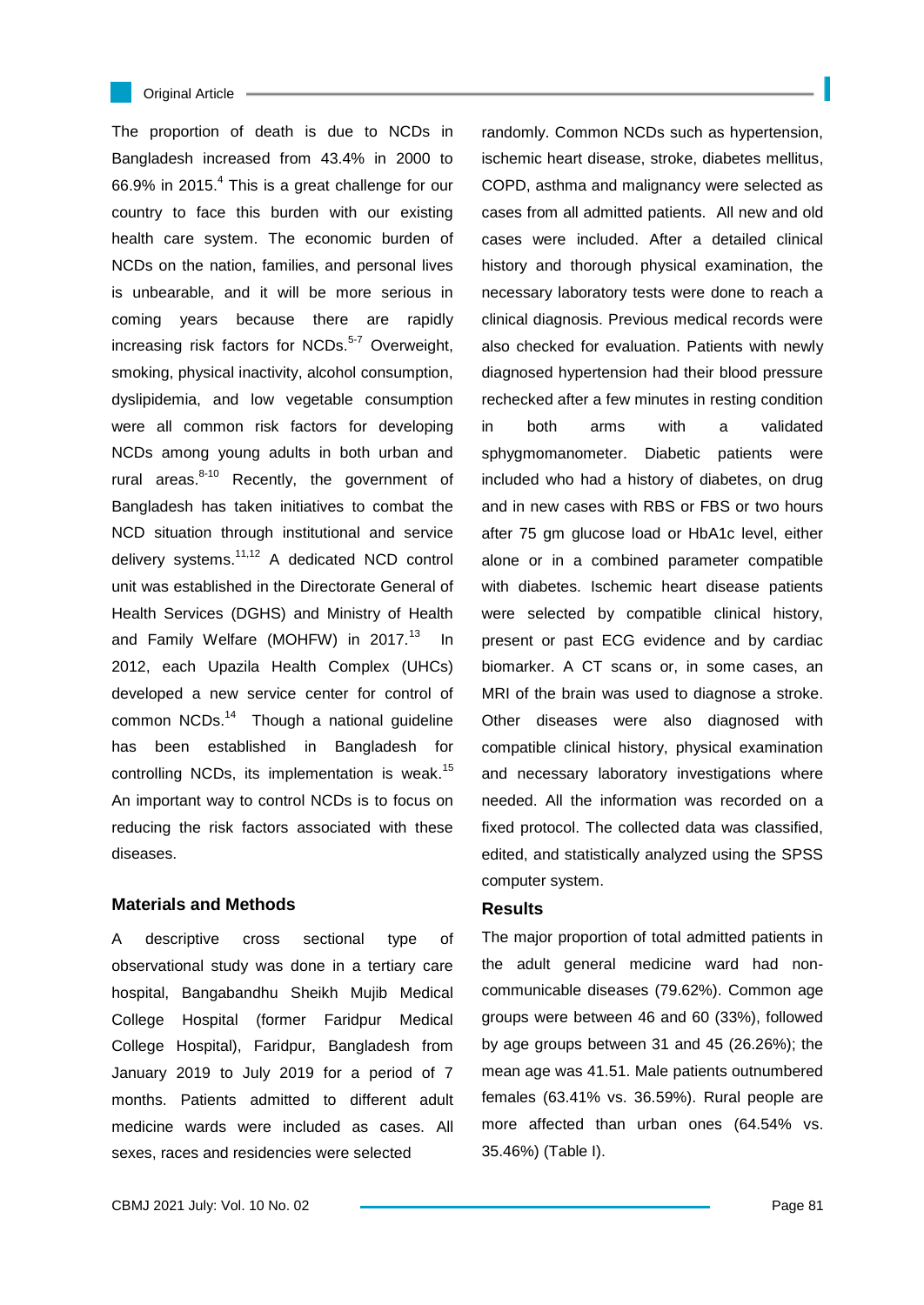

**Criginal Article** 

## **Table 1: Demography of study**

| Numbers of patients(n=1119)    |                 |  |
|--------------------------------|-----------------|--|
| <b>Types of diseases</b>       | Numbers (%)     |  |
| Non-communicable               | 891(79.62)      |  |
| diseases (NCDs)                |                 |  |
| Other diseases                 | 228(20.38)      |  |
| Age of patients of NCDs(n=891) |                 |  |
| Range of age (years)           | No. of patients |  |
|                                | (%)             |  |
| $15 - 30$                      | 165(18.51)      |  |
| $31 - 45$                      | 234(26.26)      |  |
| 46-60                          | 301(33.78)      |  |
| 61-75                          | 124(13.91)      |  |
| 76-90                          | 67(7.51)        |  |
| Sex of patients (n=891)        |                 |  |
| Male                           | 565(63.41)      |  |
| Female                         | 326(36.59)      |  |
| Residence (n=891)              |                 |  |
| Rural                          | 575(64.54)      |  |
| Urban                          | 316(35.46)      |  |

Common NCDs were stroke, hypertension, diabetes, and ischemic heart diseases (25.58%, 18.41%, 12.0%, and 9.21%, respectively). Other non-communicable diseases were 24.47% (Table II).

| Table II: Non-communicable diseases (n=891) |  |  |
|---------------------------------------------|--|--|
|---------------------------------------------|--|--|

| <b>Major NCDs</b> | Numbers (%) |
|-------------------|-------------|
| Stroke            | 228(25.58)  |
| Hypertension      | 164(18.41)  |
| <b>Diabetes</b>   | 107(12.0)   |
| IHD               | 82(9.21)    |
| COAD              | 62(6.95)    |
| Malignancy        | 30(3.36)    |
| <b>Other NCDs</b> | 218(24.47)  |

## **Discussion**

This was a hospital-based descriptive crosssectional study with a sample size of 1119. Most of the admitted patients (79.62 %) had noncommunicable diseases. Male patients outnumbered females in this study (63.41% vs. 36.59%). The most common age groups were between 46 and 60 (33%), followed by 31 to 45 (26.56%); the mean age was 41.51. Younger people aged 60 years are affected more than the elderly. Rural patients were more than urban (64.54% vs. 35.46%). Common NCDs were stroke (25.58%), hypertension (18.40%), diabetes (12.0%), ischemic heart disease (9.20%), chronic respiratory diseases (6.95%), malignancy (3.36%) and other less common noncommunicable diseases (24.47%). Other NCDs were connective tissue diseases, osteoarthritis, hematological disorders (like iron deficiency anemia, aplastic anemia, ITP), different types of mood disorders, and neurological disorders (like headaches, epilepsy, Parkinson's disorder, and dementia).

In an Indian study, the prevalence of noncommunicable diseases increases with age, rural people have more morbidity, and mortality is higher among males (63.4 percent).<sup>16</sup> In a Nepali study, the mean age was 61.12 years, the majority was female (63.41 percent) and resided in urban areas (67.4 percent). $17$ 

In a Bangladeshi study, the prevalence of hypertension was 18.6% in men and 20.7% in women. The prevalence of diabetes was 15.6% in men and 22.5% in women. $8$  Blindness, cardiovascular diseases, RTA, COPD, and asthma, stroke, neoplasm, diabetes mellitus, and congenital were the most common causes of morbidity in an Indian study (25, 23, 21, 9.4, 8.7, 8.7, 4.8, and 0.3 percent, respectively).<sup>16</sup>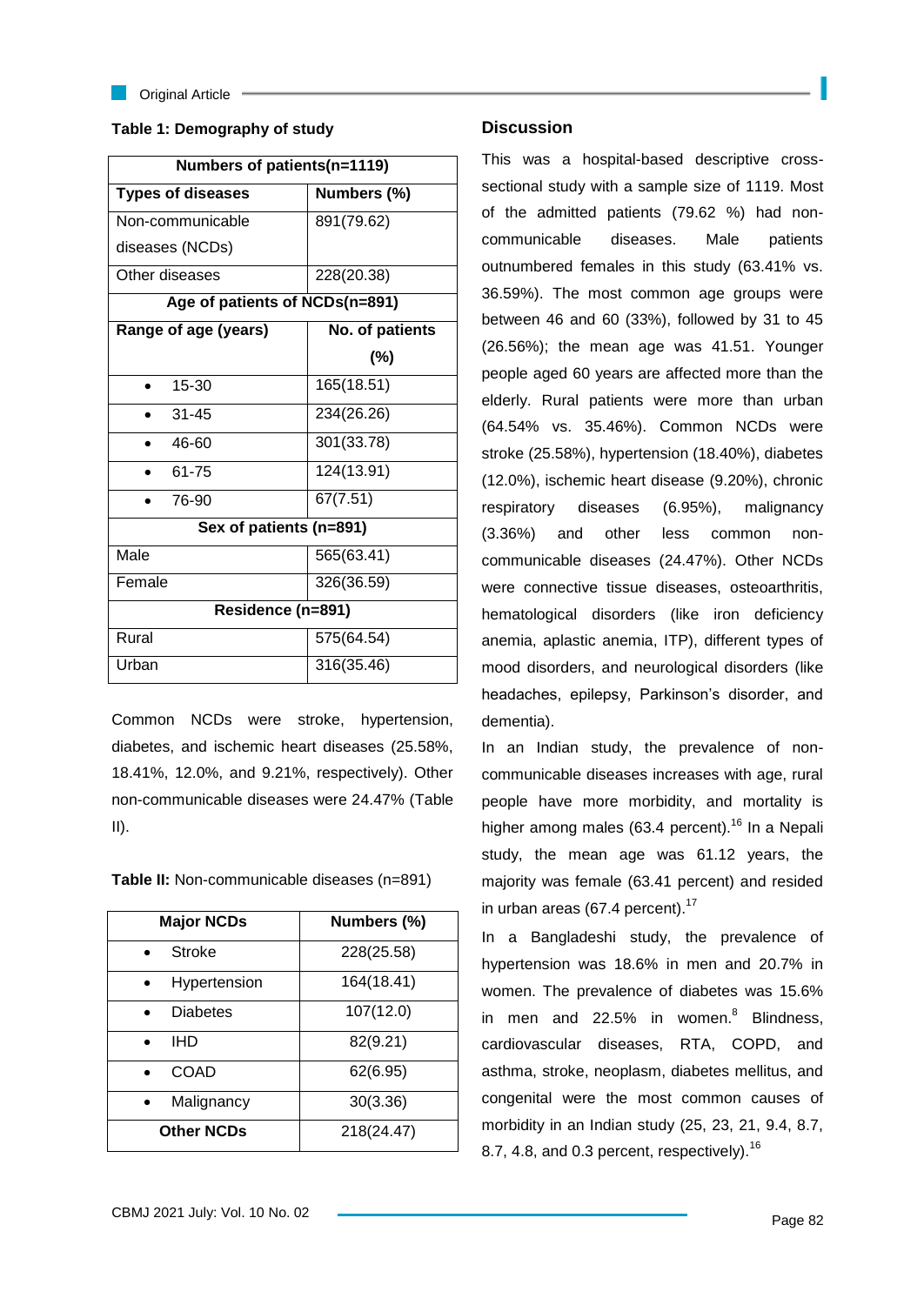In a Nepali study, hospital based NCD prevalence was 31 percent, with the most common being COPD, cardiovascular diseases, diabetes mellitus, and cancer (43, 40, 12, and 5 percent, respectively).<sup>17</sup> A survey done in Bangladesh by WHO in 2018 found that 30% of people have cardiovascular diseases, 12% have cancers, 26% have communicable, maternal, perinatal, and nutritional conditions, 7% have injuries, 12% have other NCDs, 10% have chronic respiratory diseases, and 3% have diabetes. And NCDs are estimated to account for 67% of all deaths.<sup>18</sup>

Globally, there is rapid urbanization, industrialization, changing lifestyles, and rising survival rates, all of which contribute to an increase in the incidence of non-communicable diseases. Non-communicable diseases now exceed all communicable, nutritional, maternal, and perinatal related deaths worldwide.<sup>19</sup> This is now a global health threat. Deaths due to NCDs are now more common in low and middle income countries. According to WHO, over two-thirds (67%) of the people in Bangladesh die every year due to NCDs and related conditions, including stroke, diabetes, COPD, and mental health problems. Over the past 20 years, there has been a nine fold increase in deaths from NCDs.<sup>20</sup>

Rapid urbanization also changing human lifestyles, dietary patterns, and the use of vehicles rather than walking. Lack of exercise and stressful life events are increasing the incidences of NCDs globally. And its prevalence is increasing in rural areas rapidly. The majority of NCDs are preventable because they are caused by modifiable risk factors such as smoking, physical inactivity, being overweight, eating an unhealthy diet, air pollution, hypertension, and diabetes mellitus. So, avoidance of tobacco smoking, reduction in consuming junk foods, regular physical activity,

and moderation of alcohol use will reduce the incidence of NCDs. It has been estimated that if we can eliminate primary risk factors for NCDs, they will reduce 80% of the cases of heart disease, stroke, and type 2 DM, and 40% of the cases of cancer-related conditions. Therefore, interventions should be targeted towards reducing the main risk factors worldwide.

#### **Conclusion**

People should be made aware of the risk factors for NCDs and their devastating health consequences for prevention. As we are a developing country, it is difficult to treat those devastating conditions as well as to prevent them. Our government and policymakers should take the necessary action to prevent the risk factors for those major NCDs to make our nation healthier. Furthermore, study is needed nationwide on a large scale for detection of risk factors for NCDs so that we can prevent them. If we cannot control this situation at present, it will be a great economic burden in the next century.

### **Limitations**

This is a hospital based study and all people of community were not included here. Risk factors, mortality and disability of NCDs were not seen in this study.

### **Acknowledgement**

Heartfelt thanks to all the doctors, nurses, and medical staff of that hospital for their best and kindest support in the collection of data for this study.

#### **References**

- *1. Bangladesh Bureau of Statistics. Population & Housing Census Report 2011. Bangladesh. Dhaka: Statistics Division Bangladesh Bureau of Statistics, 2012.*
- *2. World Health Organization. Global status report on non-communicable diseases. Geneva: World Health Organization, 2014.*
- *3. Low W-Y, Lee Y-K, Samy AL. Non-Communicable diseases in the Asia-Pacific region: prevalence, risk factors and community-based prevention. Int J Occup Med Environ Health 2015;28:20–6.*